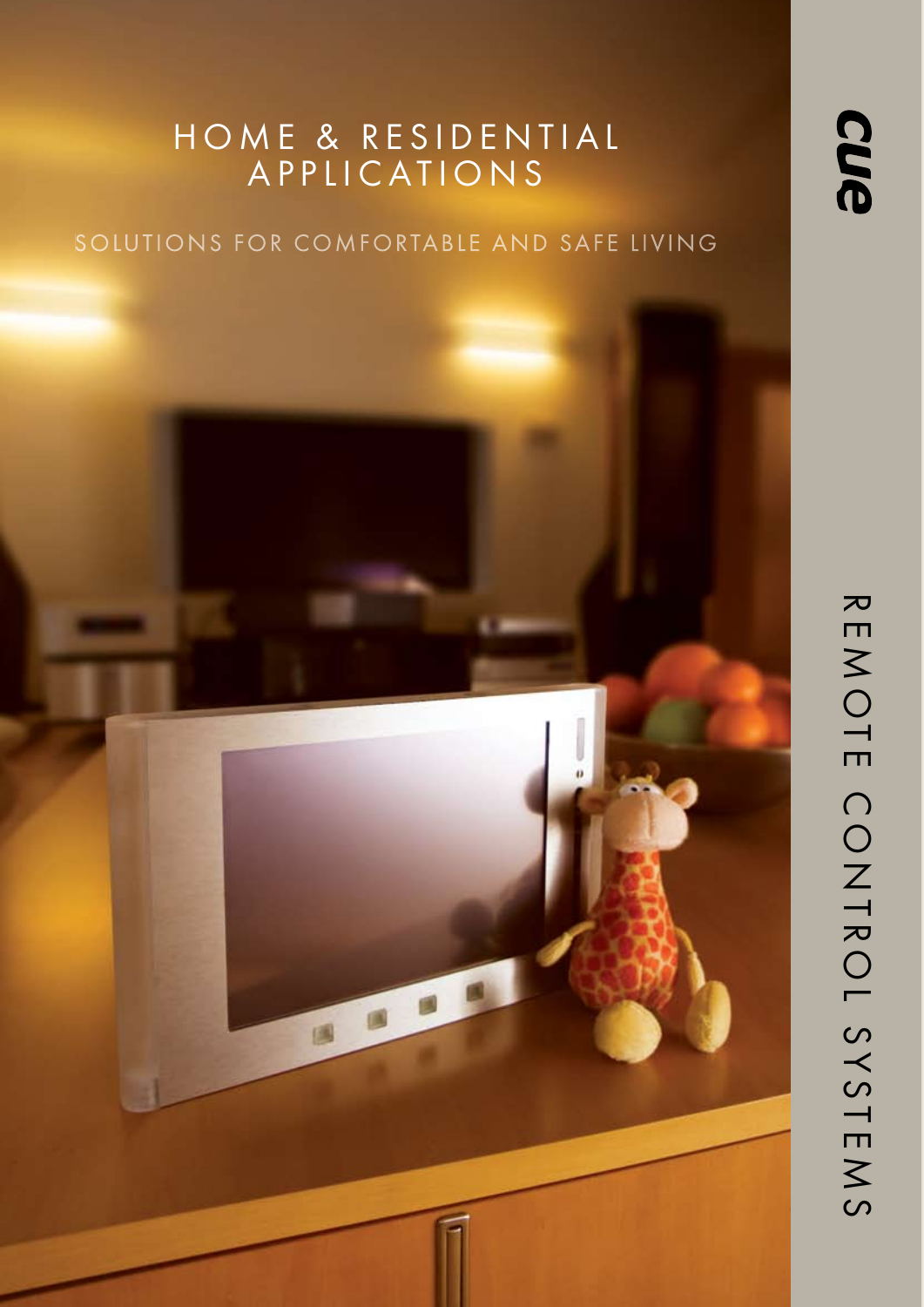#### **CUE SYSTEM AT HOME**

In this leaflet we are going to show you how the CUE control system can make your life safer and more convenient.

Just imagine driving your car and approaching your house. Using the remote control inside the car you open the drive gate. Simultaneously, lights go on in the garage and entrance hall.

You enter the hall and disarm the security system with your personal code. As you do so, the code automatically switches on your preferred TV channel or puts on your favourite CD. The house automatically switches over into the WE ARE AT HOME mode which includes setting the temperature, window blinds, lights etc.

You sit down in the living room, fully capable of running your home cinema by means of a single touch screen. Gone are the days of endless, confusing remote controls. A corresponding button on the touch panel helps you choose your favourite programme. When the show is over you switch off the equipment in the same, simple way.

No longer do you have to walk to the switch on the wall to turn on the lights in your kitchen or swimming pool. After entering the kitchen or reaching your swimming pool you choose your music by pressing a single control button at the entrance door. The volume has already been pre-set automatically to your personal level.

Upon retiring to bed a single touch on a button sets the house into NIGHT mode. Your audio-visual system is turned off automatically; all lights and sockets are switched off (thus removing the risk of leaving that old iron plugged in!). Heating is turned on to the desired

night temperature. The corridor leading to your bedroom lights up automatically. You tuck yourself into bed, secure in the feeling that your whole house is safe, protected by CUE control system.

When you wake up in the morning a single button switches on the whole house into DAY mode. Another option is to have the DAY mode turned on automatically at a given hour, for example at 7 a.m. Everything is activated - curtains are drawn, your favourite music starts playing, etc.

It's time to leave home. Again, by pressing a single button you can switch on the WE ARE GONE mode. However, for passers-by your house can still appear occupied – thanks to the Presence Simulation system which turns on lights, moves window blinds or switches on the TV, thus creating the impression of life within the house. The simulation can be simple, based on specific types of action carried out at specific times or "Intelligent" – i.e. where the control system pre-records the real behaviour of given residents so as to re-create their particular habits during their absence.

Naturally, CUE also comprises a security system which, in case of violation, immediately sends a signal to the central security panel as well as an SMS text message or e-mail to you.

Even when absent from home, you can still monitor and control your house remotely. For instance, you can check the temperature and change its set-up, turn on your sauna before arriving home, start recording a TV programme you do not want to miss, etc. This is all possible via internet or SMS text messages.





you.

WINDOW DRAPES, BLACKOUTS **AND WINDOW TREATMENTS**

The control system can automatically manipulate window blinds according to the intensity of sunlight. This helps regulate illumination and temperature in the room. In summer it can reduce the cost of air-conditioning in rooms subject to direct sunlight. In case of strong wind the system ensures that window blinds and awnings are retracted, protecting them from damage.

**AUTOR CONTROL AND STREET** 

 $\Box$ 

 $\bigcap$ 

O N T R O

 $\overline{\phantom{0}}$ 

 $\overline{S}$  $\prec$  $\overline{\mathcal{S}}$ 

 $\frac{1}{\Box}$ 

 $\overline{\mathsf{S}}$ 

 $\overline{\mathcal{S}}$ 



 $\blacksquare$  $\overline{\phantom{a}}$   $\overline{\phantom{a}}$   $\overline{\phantom{a}}$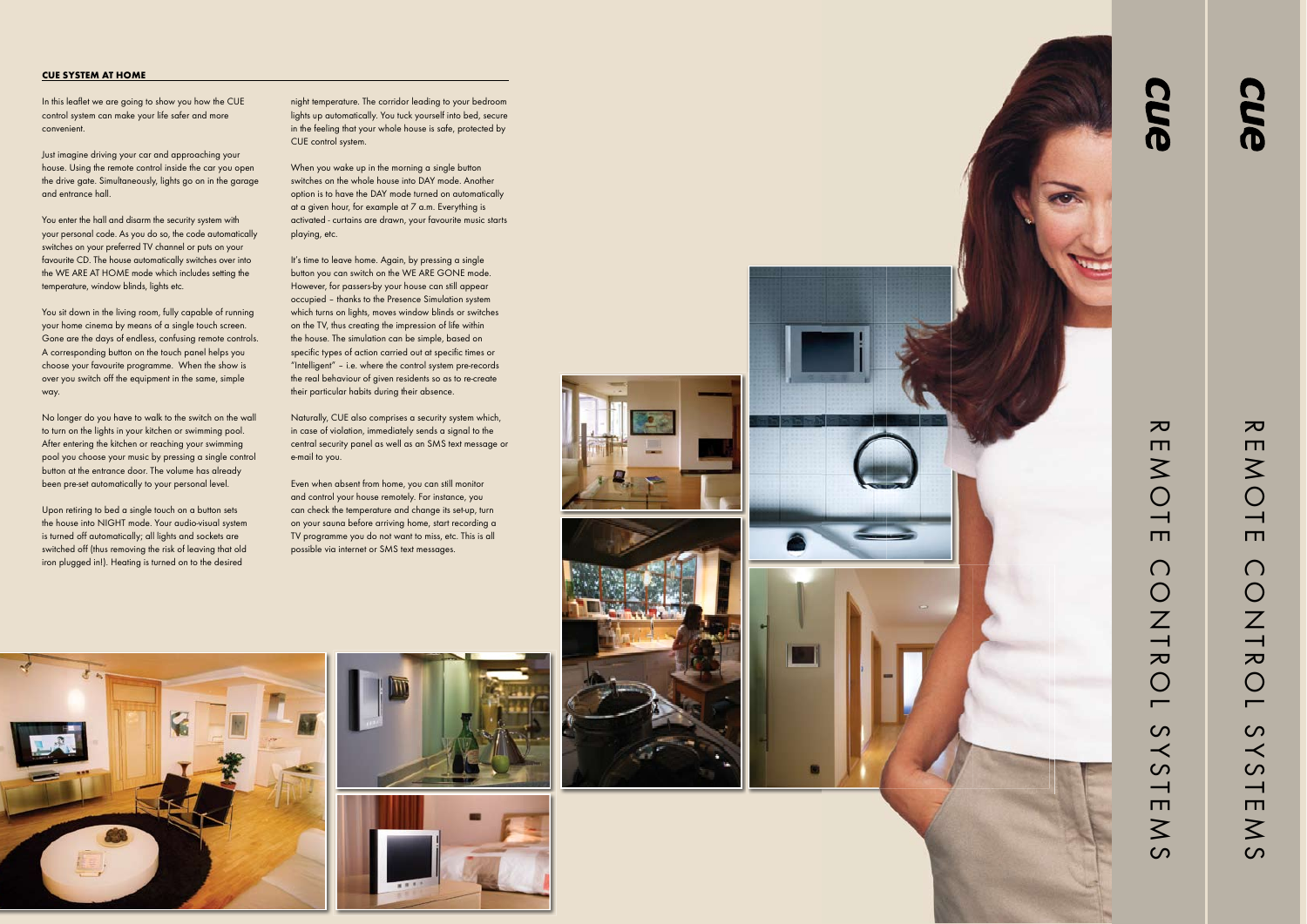# HOME & RESIDENTIAL A P P L I C A T I O N S

### SOLUTIONS FOR COMFORTABLE AND SAFE LIVING

#### **MULTIZONE AUDIO & VIDEO CONTROL**

With the help of the touch panel or keyboards you can play your favourite music or turn on your chosen TV or radio programme, setting the volume to the desired level. The control system can automate these procedures for you. For example, it can turn on the news in the bathroom after you get up, switch on relaxing music when you come home, etc.

#### **LIGHTING AUTOMATION**

The control system enables you to control lighting by selecting appropriate illumination levels suited for a given type of activity. If you are watching TV, for example, the system sets up all lights in the room to prevent them from disturbing the picture while maintaining adequate light levels for the room. The lighting can be changed automatically, depending on the time of the day.

#### **HOME THEATRE CONTROL**

The control system enables you to automate and simplify the operation of home audio-visual technology, eliminating the use of multiple remote controls. Pressing a single button WATCH MOVIE on your touch panel, for example, automatically switches on the TV, DVD player and the audio system. The appropriate inputs are selected, lighting in the room is set to the desired light mood and if it is sunny outside, the curtains are drawn.

#### **HEATING, VENTILATION AND AIR-CONDITION CONTROL (HVAC)**

The control of heating and air-conditioning maintains thermal comfort while at the same time reducing energy consumption and, therefore, costs. It is possible to programme suitable temperature modes for various days of the week or various times of the day, and also to establish an economy mode during your vacation. Heating and air-conditioning can be controlled for each room independently.

#### **REMOTE ACCESS TO WHOLE HOME SYSTEMS**

You can access your home remotely via Internet, e-mail or SMS text messages. Your home web site will enable you to monitor the current state of your house including interior and exterior temperatures, turning on the heating, recording your favourite TV programme or watering the lawn.

#### **WINDOW DRAPES, BLACKOUTS AND WINDOW TREATMENTS**

The control system can automatically manipulate window blinds according to the intensity of sunlight. This helps regulate illumination and temperature in the room. In summer it can reduce the cost of air-conditioning in rooms subject to direct sunlight. In case of strong wind the system ensures that window blinds and awnings are retracted, protecting them from damage.

#### **AUTOMATED ENTRYWAYS AND GATES CONTROL**

The connection of gates, doors and windows to the control system facilitates the automated unlocking of doors when you come home as well as automated locking when you leave. Should you forget to close any windows the system will remind you.

#### **SECURITY AND MONITORING CAMERA SURVEILLANCE**

Thanks to the switch panels of the control system you can also control the intruder security systems. This means you do not need a separate keyboard for the security subsystem – all you need are the switch panels of the control system. The system can thus turn on the Presence Simulation when you leave and arm, or send you a message in case of any alarm. In addition, thanks to the touch panel of the control system, you can monitor anything picked up by the security cameras mounted in your house. In this way, for instance, you can keep an eye on your children playing around the swimming pool.

#### **PERSONALIZED SEQUENCE OF ACTIONS**

The control system can automatically carry out pre-set actions as required by the user. For example, after you come home and disarm the security system, the control system can turn on the lights and heating and switch on background music. TV news comes on at precisely the right time. The system can also record your regular activities during the day and use this data to simulate your presence in the house during your absence, thus discouraging uninvited visitors.